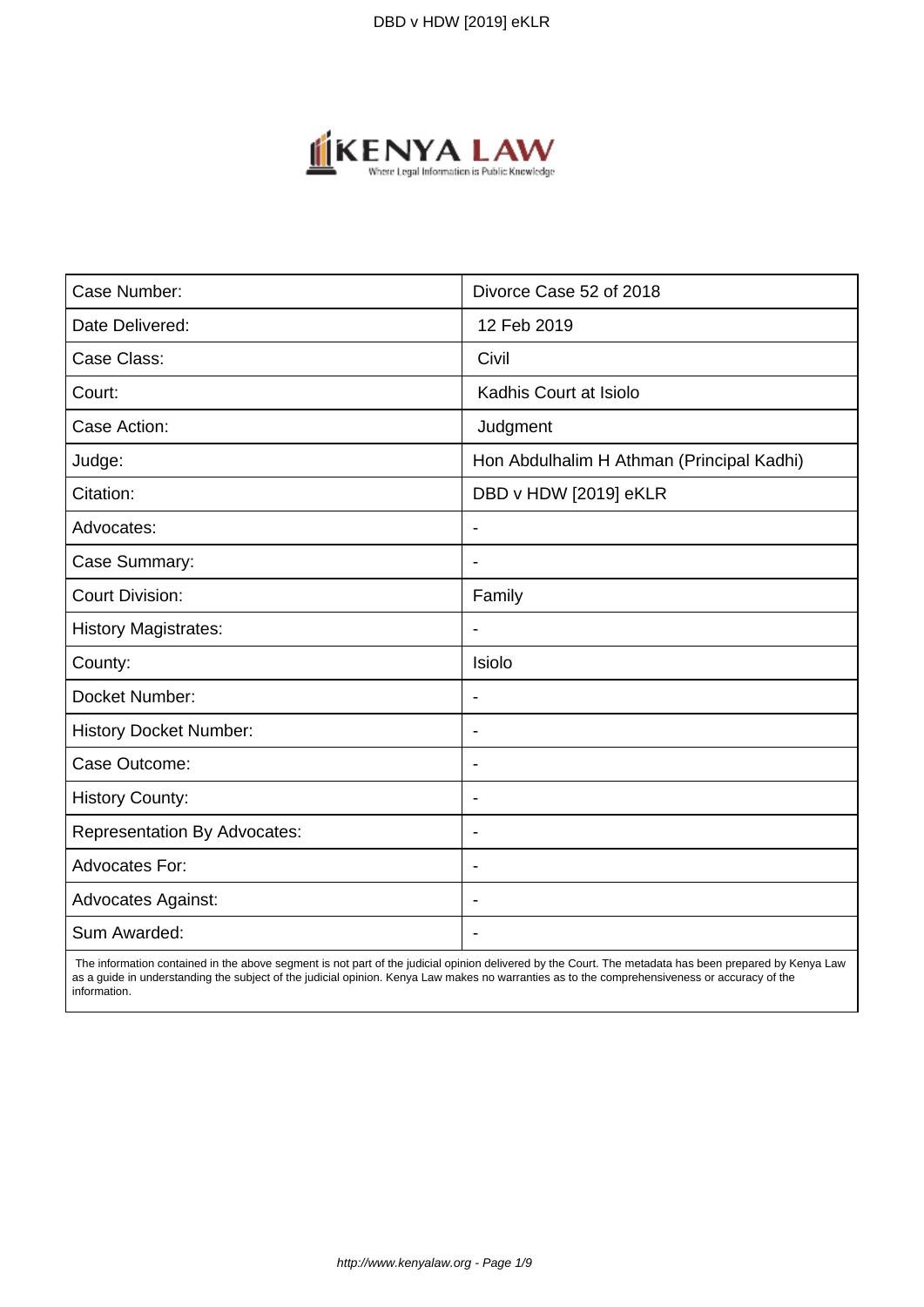# **REPUBLIC OF KENYA**

# **IN THE KADHI'S COURT AT ISIOLO**

## **DIVORCE CASE NO 52 OF 2018**

**DBD ................................................................................................................ PLAINTIFF**

#### **VERSUS**

**HDW……........................................................................................... DEFENDANT**

# **JUDGMENT**

This is a child maintenance matter. The plaintiff prays for orders that the defendant be compelled to pay children and past maintenance and for the plot in Merti town to be registered in their eldest son's name. She claimed that the defendant divorced her in 2009 and they are blessed with three children from their legal wedlock but does not provide children maintenance although he is Primary school [particulars withheld] teacher in [particulars withheld] county. She further stated that their second born - a girl FHD, has been ill for more than one year but he does not cater for her medication. She further claimed she contributed in the development of the matrimonial plot in Merti.

The defendant denies the claims of lack of children maintenance and payment of school fees. He stated the he pays school fees of the first and last born and the second born has a full scholarship at [particulars withheld] secondary school. On the plot at Merti he stated that it was a family plot and it is his sole responsibility.

#### **Background**

The parties were married under Islamic law in April 1996 were blessed with three children and divorced on 22nd December 2008, first revocable divorce. Both parties are Primary school teachers, the defendant a [particulars withheld] teacher at [particulars withheld] Primary school, within Isiolo County. The defendant remarried to another wife and has five other children. The parties had married when the defendant was a university student. He became ill and dropped out of university. They used to live in Merti within Isiolo county.

#### **Issues**

The issues for determination in this matter are children maintenance and matrimonial property

# **Children Maintenance**

The plaintiff reiterated under oath in her that through elders intervention, after their divorce, the defendant agreed to pay KES 6,000.00 per month as children maintenance, that he continued to pay albeit irregularly but since 2014 he completely stopped paying the children maintenance. The plaintiff called two witnesses. Muktar Idi Abudo's [PW1] and ABD's [PW2], evidence is that the plaintiff had problems getting adequate maintenance and school fees of the children from the defendant, her husband. PW1 testified that he was a living with the parties at Merti as a student. PW2, a sister of the plaintiff testified that she was the one supporting the plaintiff and her children from her funds in food, education as well as medication of their ailing daughter FHD. The defendant called one witness Habiba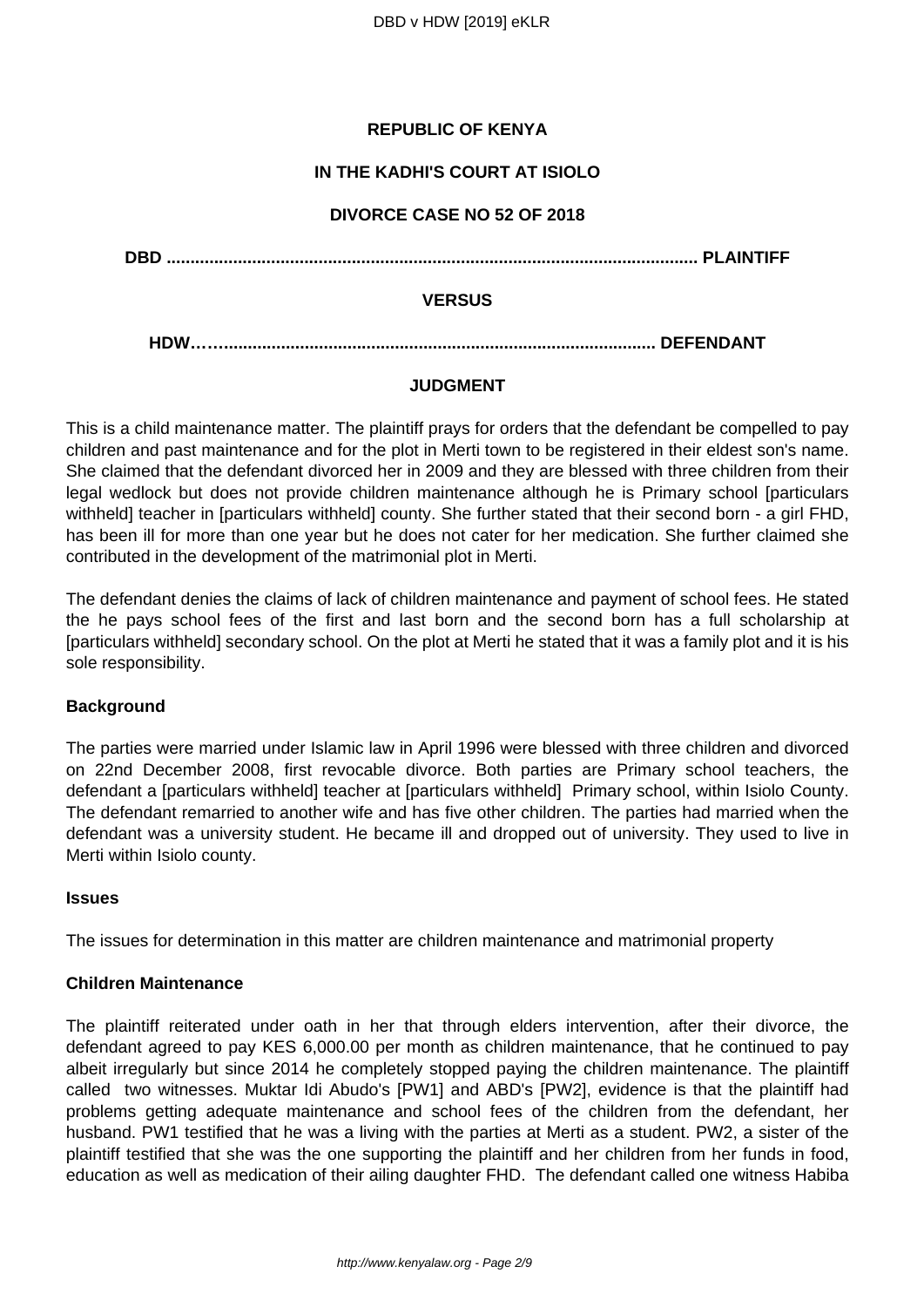Duba Wanga [DW1]. Her evidence is that the defendant was mentally unwell for some time and even dropped from university as a result of his sickness, that he used to support his children with KES 5,000.00 p.m. regularly from the time he got employed but that he was suspended from work and could not provide maintenance for his children but resumed provision after the suspension was lifted. She testified that the defendant provided school fees for their first born son to join secondary school. It is her evidence that the defendant suspended providing the KES 5,000.00 p.m. since he started educating the son and that she heard dispute on this issues between the parties. She further stated the defendant has five other children from another marriage and also has a farm in Gambela. The defendant stated under oath that he earns KES 40,000.00 p.m.

It is clear from the evidence that the defendant had been providing up to when the eldest son joined Form one in 2015, when the defendant only pays school fees for the son but no maintenance of the children. He argued that that was his ability based on his income. It is evident also that the plaintiff and her family also assist in sustenance and education of the children.

Unlike statutory law, Islamic law provides that the responsibility of providing of children belongs entirely to their father, in this case the defendant. Section 90 of the children's Act, Cap 141 Laws of Kenya provide

**''Unless the court otherwise directs and subject to any financial contribution ordered to be made by any other person, the following presumptions shall apply to the maintenance of a child:**

**(a) where the parents of a child were married to each other at the time of birth of the child and both are living, the duty to maintain a child shall be their joint responsibility''.** 

A child, under Islamic law, is entitled to supported to have a reasonable standard of living. Article 107 (1) provide:

# **The child shall have the right to a standard of living that befits his physical, mental, religious and social growth.**

The Qur'an places the responsibility of children maintenance on the child's father. The Qur'an:2:233 provide:

**' their mothers shall give suck to their children for two whole years (that is ) for those (parents) who desire to complete the term of suckling, but the father of the child shall bear the cost of the mother's food and clothing on a reasonable basis. No person shall have a burden laid on him greater than he can bear. No mother shall be treated unfairly on account of her child; nor father on account of his child. And on the (father's) heir is incumbent the like of that (which was incumbent on the father). If they both decide on weaning the baby by mutual consent and after due consultation, there is no sin on them. And if you decide on a foster suckling mother for your children, there is no sin on you, provided you pay (the mother) what you agreed (to give her) on reasonable basis. And fear Allah and know that Allah is All Sear of what you do'** 

Article 106 (6) of the Islamic Charter on Family [ICF] provide both parents are responsible of physical care of the child.

**''Through mutual consultation, both parents are responsible for caring for the child, his interests and living conditions''.**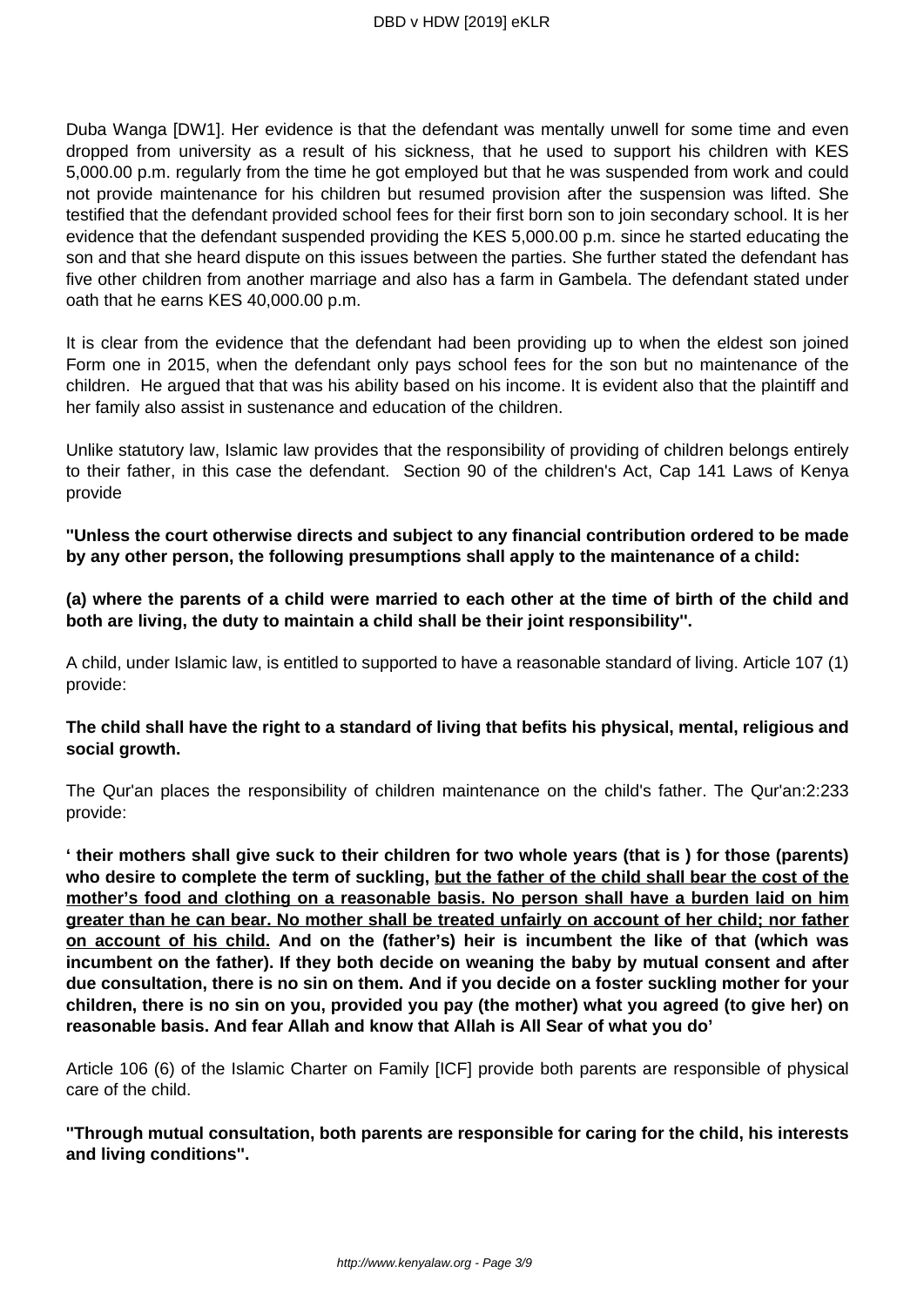Article 107 (2) places the financial responsibility of care of the child on his father. It provides:

# **In the case the child possesses no property or finances, the obligation to provide financial support shall be borne by his father, unless he is unable, in which case it shall be borne by other relatives who are financially capable, in accordance with the provisions of Islamic Shariah.**

The law is however silent on the quantum of children maintenance. It is left to Urf custom, needs of the child and financial ability of the father. Islamic law does not oblige a person to do any act or pay more than his ability. Qur'an :65:6 -7 provide:

**'Lodge them (the divorced women) where you dwell, according to your means, and do not harm them so as to straiten them (that they be obliged to leave you house). And if they are pregnant then spend on them till they lay down their burden. Then if they give suck to your children for you, give them their due payment, and let each of you accept the advice of the other in a just way. But if you make difficulties for one another, some other woman may give suck for him (the father of the child). Q:65: 6**

# **"Let him who hath abundance spend of his abundance and he whose provision is measured let him spend of what Allah gave him, Allah asketh naught of any soul save that which He hath given it, Allah will vouchsafe after hardship ease". Q:65:7**

The defendant as the father has practical challenges to meet his financial obligations towards the children both of his ex and current wife. In considering issues relating to children I am guided by the mandatory constitutional and Qur'anic guidelines to protect the best interests of the child. Article 53 (2) of the Constitution of Kenya (2010) provide:

#### **"A child's best interests are of paramount importance in every matter concerning the child".**

Abdallah Ibn Amr Al Aas narrated that the Prophet [PBUH] said, **'It is a serious sin for one to abandon [not maintain] his dependants'** Abu Daud [3/118]. It is authenticated by Al Albany in Al - Mishkaat [3/340]

considering the needs of the eight children, their best interest and financial ability of the defendant, I find the defendant's lack of provision of maintenance in order to focus of payment of school fees of the children unjustified and unwarranted. He owns a farm and is [particulars withheld] teacher of a primary school, a permanent and pensionable job. The six thousand the elders had directed was reasonable. If KES 30,000.00 [leaving KES 10,000.00 for his personal requirement] was to be equally distributed to each of the eight children, the plaintiff's three children with the defendant would be entitled to 11,250.00 per month. However this will not leave the defendant with any savings to cater for the children's education. In the circumstances, I hereby order that the defendant do pay the plaintiff KES 6,000.00 per month as children maintenance and continue paying school fees for all his children as necessary.

#### **Matrimonial property**

On this issue, the plaintiff stated under oath that she contributed in the development of the matrimonial house at Merti by fetching water, putting the fence, toilet and supervision of the project while the defendant was a student at university. The defendant admitted that the plaintiff did the floor and repaired the fence. He denies she made any other contribution to the development of the Merti house. None of the plaintiff's two witnesses gave any evidence on the plaintiff's contribution to the house in Merti. She produced no documents to support her claim. On the other hand, DW1, the defendant mother's evidence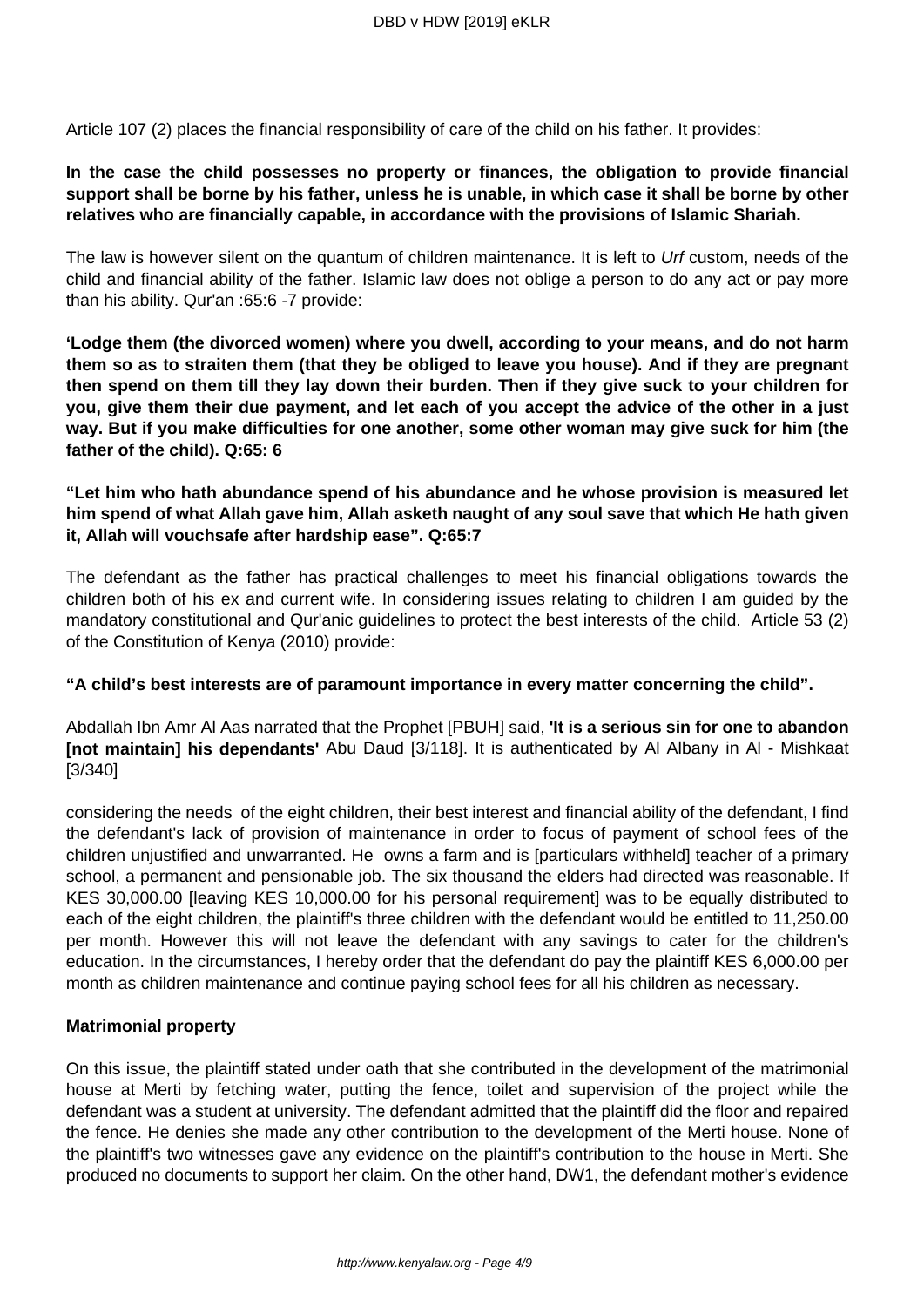is that the plot belonged to her and she gave it to her son who built the house standing on it. Under cross examination, admitting she did not know how the construction was financed, she stated "I don't know how the house was financed. You were husband and wife'.

Under Islamic law of evidence it is the obligation of the claimant to prove his or her claim.

# **'' ....say produce your proof if you should be truthful''. Qur'an [Al Naml]:27:64 Ibn Abbas [R.A.] narrated that the prophet PBUH] said: 'The onus of proof lies on the plaintiff and the oath is to be taken by the defendant. Reported by Bukhari [4552], Muslim [1/1711], Al Baihaki [10/252]**

On this issue, the plaintiff is the claimant. She failed to demonstrate any substantial contribution to the construction of the house. It is however factually correct and I do hereby find, that the house was constructed during their legal matrimony and she made minor contribution in terms of improving the house by making the floor and repairing the fence.

Both Statute and Several decisions of Superior Courts indicate, the Kadhi's court may hear and determine disputes on matrimonial property matters between parties who profess the Muslim faith. Section 3 of the Matrimonial Property Act, 2013 provide:

## **A person who professes the Islamic faith may be governed by Islamic law in all matters relating to matrimonial property.**

## In **R.M.M v B.A.M [2015] eKLR, CIVIL APPEAL NO. 267 OF 2011, WAKI, G.B.M. KARIUKI, MWILU, M'INOTI & MURGOR, JJ.A;** the Court of Appeal held:

'At the root of the issue is whether it was the High Court or the Kadhi's Court which has jurisdiction to determine the matter of distribution of the matrimonial property......''...If their marriage was purely Muslim, and the property in issue was acquired during the currency of that marriage, the Kadhi's Court would be the most efficacious in handling and determining the dispute.

# In **Salim Ali Amran v Officer Commanding Police Division Kisauni & 4 others [2015] eKLR, Emukule J, held:**

'I also direct that the motor vehicle (which was detained pending the determination of the Petition herein) be released forthwith to the Fifth Respondent, pending any further orders from the Kadhi's Court, in Kadhi's Court Civil Case No. 198 of 2014, on the determination of the division of matrimonial property under Islamic law, between the Petitioner and the Fifth Respondent.

Statutory and case law therefore envisage that disputes of division of matrimonial property of Muslim spouses shall be governed according to Islamic law by the Kadhi's court.

In common law, matrimonial property refers to the property acquired during the marriage either by joint effort or sole effort of the parties.

Lord Denning in the case of **Wachtel v. Wachtel [Fam. 72 at p. 90, 1973]** stated **'matrimonial property refers to the things which are acquired by one or the other or both parties'**.

Lord Diplock in **Pettit v. Pettit [AC 777, 1970]** agrees with him and adds **'... [the property] was intended for the common use and enjoyment of both spouses or their children'**.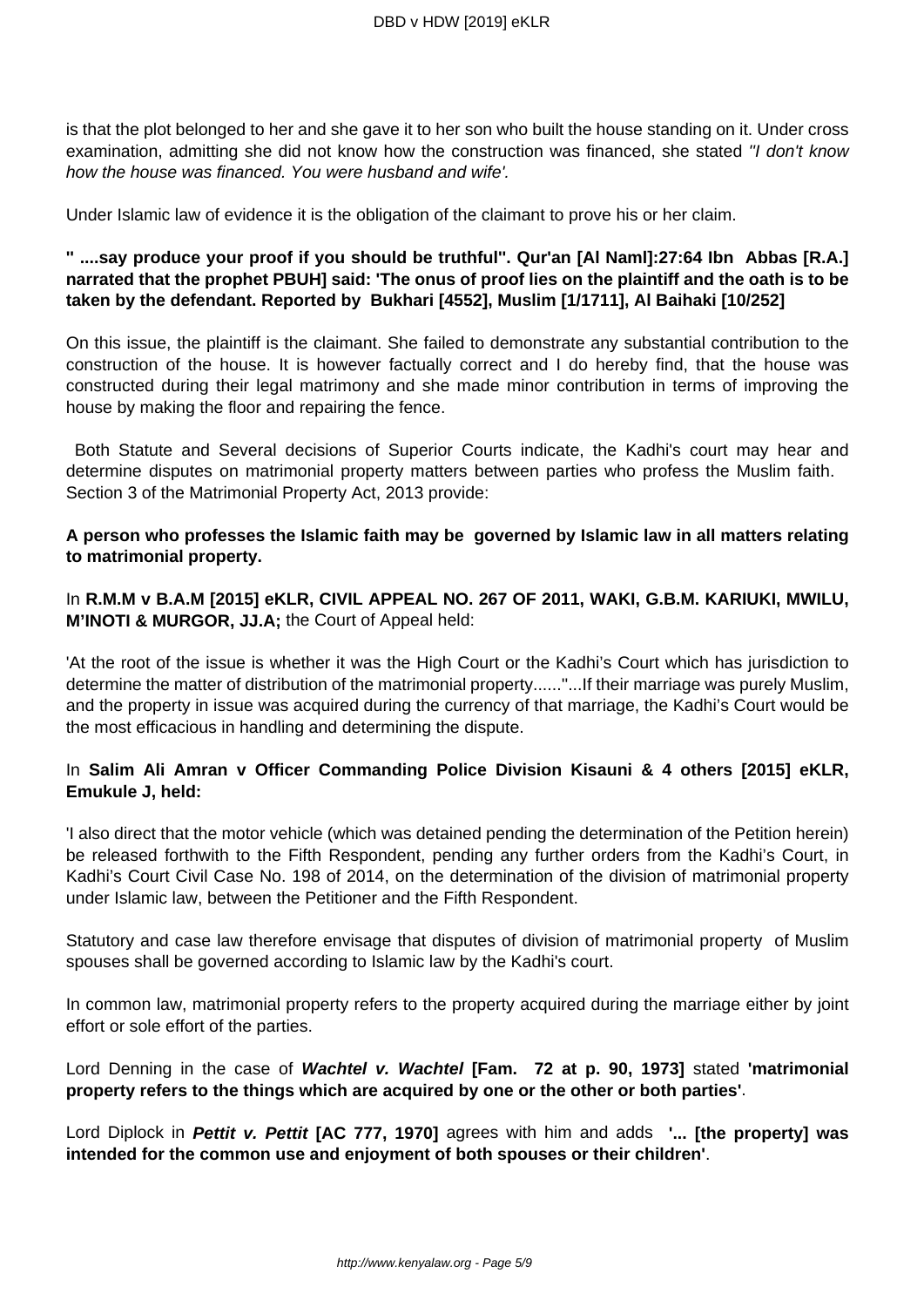Muslim scholars have conflicting opinions on the issue of matrimonial property. However the maxim of Islamic jurisprudence **''In contracts effect is given to intention and meaning and not to words and phrases''** [section 3 of the Ottoman courts manual (Hanafi)] gives prominence generally in Islamic law not to titles and terms but to the meaning and actual practice of an issue. It is therefore important to have the right perspective of such contemporary and emerging issues and give effect to the spirit of Islamic law and not dwell too much on text which might not explicitly exist.

The proponents against matrimonial property argue there is no legal authority providing for matrimonial property in Islamic, that there already exist remedies in Islamic law to compensate a divorced women specifically *mata'a* [conciliatory gift] and that it is a new transaction and concept of non Muslims based on their faiths and cannot be Islamised. The Al Qbas magazine reported the Department of Fatwa and edicts, Egypt to have stated:

'Matrimonial property is a new transaction that has started to enter Muslim society. It is a transaction of non Muslims based on their faith which preclude the principle that marriage is for eternity - till death do us part - and impossibility of divorce. Divorce, among these societies is only possible under civil legislation where the properties. It is also based on the general principle that a large portion of husband's wealth goes to his widow and vice versa. Muslims have been affected by this concept through globalization, communication and interaction with other societies. We are unable, though Islamic jurisprudence principles to Islamize this concept or refer it to any of the Islamic transactions. It does not resemble partnerships, gifts, or delegation [power of attorney] or any other transaction under Islamic law.''

The proponents for divorced wives to have a share in matrimonial property rely on general provisions recognizing women's right to ownership, protection of individual wealth and prohibition to unlawfully eat other's wealth. They contend that the wife has an independent financial status and capacity just as the man<sup>[1]</sup> and that the capacity is not extinguished by marriage. The wealth and properties of a wife are illegal to be used by her husband without her express consent. The Qur'an asserts that men have a share of their earnings and women have a share of their earnings . Thus' the Qur'an treats a wife equally with man on financial capacity.

**''And wish not for the things in which Allah has made some of you to excel others. For men there is reward for what they have earned, [and likewise ] for women there is a reward for what they have earned, and ask Allah of his Bounty. Surely Allah is All Knower of everything[2].''**

The Qur'an and Sunnah prohibit unlawful use of another's wealth without his or her consent.

**'O you who have believed, do not consume one another's wealth unjustly but only [in lawful] business by mutual consent. And do not kill yourselves [or one another]. Indeed, Allah is to you ever Merciful'. Q:4:29** 

Narrated Ibn Abbas [R.A] the prophet [PBUH] gave a sermon on yaum al nahr [Eidul Adh'ha] saying: **'O people, what is day is today", they said it is a sacred day, he asked what town is this", they replied, it is a sacred city [Maka], he asked them, what month is this", they replied, it is a holy month [Dhul Hajj], he then said: 'surely, your life [blood], your wealth, your dignity is sacred, like the sanctity of this day, in this city, in this month. He repeated it several times then raised his head and said, 'O Allah Have I delivered the message"'**. [Bukhari 1652]

Islamic law recognizes that where properties of two persons are merged, each is entitled to his or her share. In ' **Bughyatul Mustarshidin at p. 159**, Sheikh Abdulrahman Muhammad al Ba'lawy states: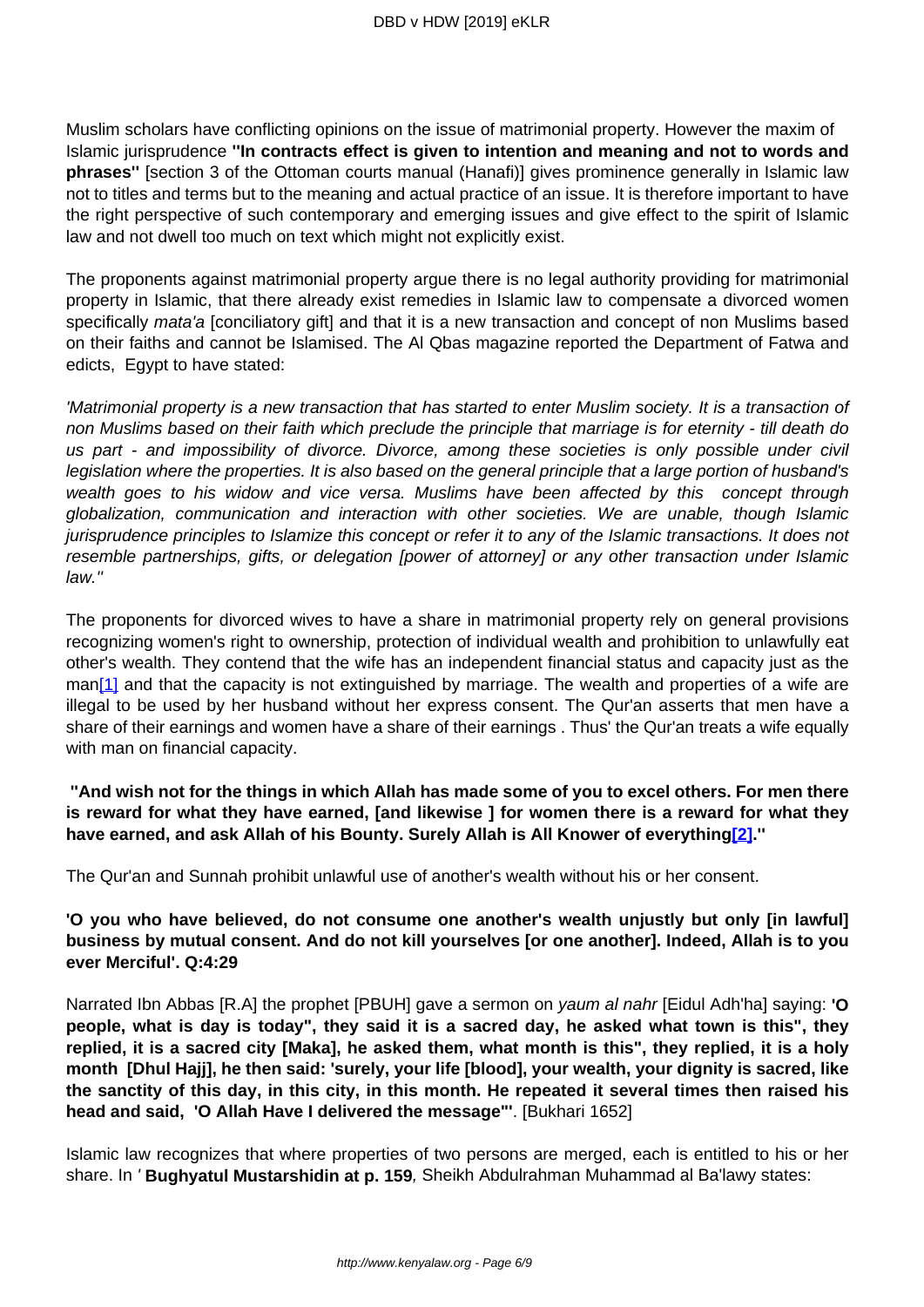When the property of a husband and wife has merged and it is not known whose property is more, there are no signs to differentiate the property from one to the other, and then divorce or death occurs between the two, it is therefore unlawful for one or both (spouses or heir) to rule over (utilise) part of the property before it can be differentiated or before conciliation (al-sulh)

Ibn Al Qayyim, in Al-Turuq al-Hukmiyyah Fi al-Siasah-al-Syar'iyyah, p. 24<sup>[3]</sup>, alludes to the right of a wife to a share in matrimonial property acquired during marriage based on her contribution even if title is in the name of the husband.

"It cannot be assumed based purely on what is held in hand or having authority over a name by having the name on a land title and the likes becoming the rights of only a single person if the property is acquired during the duration of the marriage, in fact its existence is of no consequence. In relation to this, an allusion can be made to the appliances in the house and other properties for example a house, a piece of land and the likes that are acquired during the time when both are still husband and wife unless there is proof to show that the properties were divided or the rights of each one separately".

The concept of matrimonial property is complete separation of the wealth of the husband and wife and independent financial identities of the husband and wife' $[4]$ . The Moroccan Code of Family Rules provide recognition and consideration of contribution of each spouse during distribution of properties acquired and developed during their marriage. Section 49 of the Moroccan Code of Family Rules provide:

## **'Each spouse has independent financial status save that they are allowed , during the marriage to contribute and invest and eventually distribute properties and investments'.**

The concept of matrimonial property as understood in common law has no legal foundation in Islamic law. However Islamic law prohibits consumption of each other's wealth unjustly. It is factual that during the period of marriage, spouses either directly or indirectly contribute to the acquisition of property. Such contribution of each spouse, whatever name given to it, must, of necessity and justice, in the event of divorce, be returned to him or her. To say otherwise is to unjustly consume effort and wealth of others which is prohibited in Islam in the strongest terms possible. Accordingly, a divorced wife, in my opinion, is entitled to a fair compensation of the matrimonial property based only on her proven contribution, directly or otherwise, to its development during the marriage.

The basis of division of the matrimonial property in common law, is the recognition of the division of labour between husband and wife, without which the accumulation of the wealth is not possible. Burge, in Colonial & Foreign laws, London 1838, as quoted by J Gray in Reallocation of property on divorce, p. 34. stated:

'Men can only earn their income and accumulate capital by virtue of the division of labour between themselves and their wives. The wife spends her youth and early middle age in bearing and rearing children and in tending the home. The husband is thus freed for his economic activities. unless the wife plays her part, the husband cannot play his. The cock bird can feather his nest precisely because he is not required to spend most of his time sitting on it'.

In Islamic law, division of matrimonial property is based on direct or indirect, determinable individual contribution of each spouse. In Malaysia as practiced in Syariah Courts based on the concept of harta sepancarian, a Malay customary law, in division of matrimonial property, due consideration is given to the extent of contribution of each spouse. The Islamic Family Law [Federal Territories] Act, 1984 [IFLA] provide: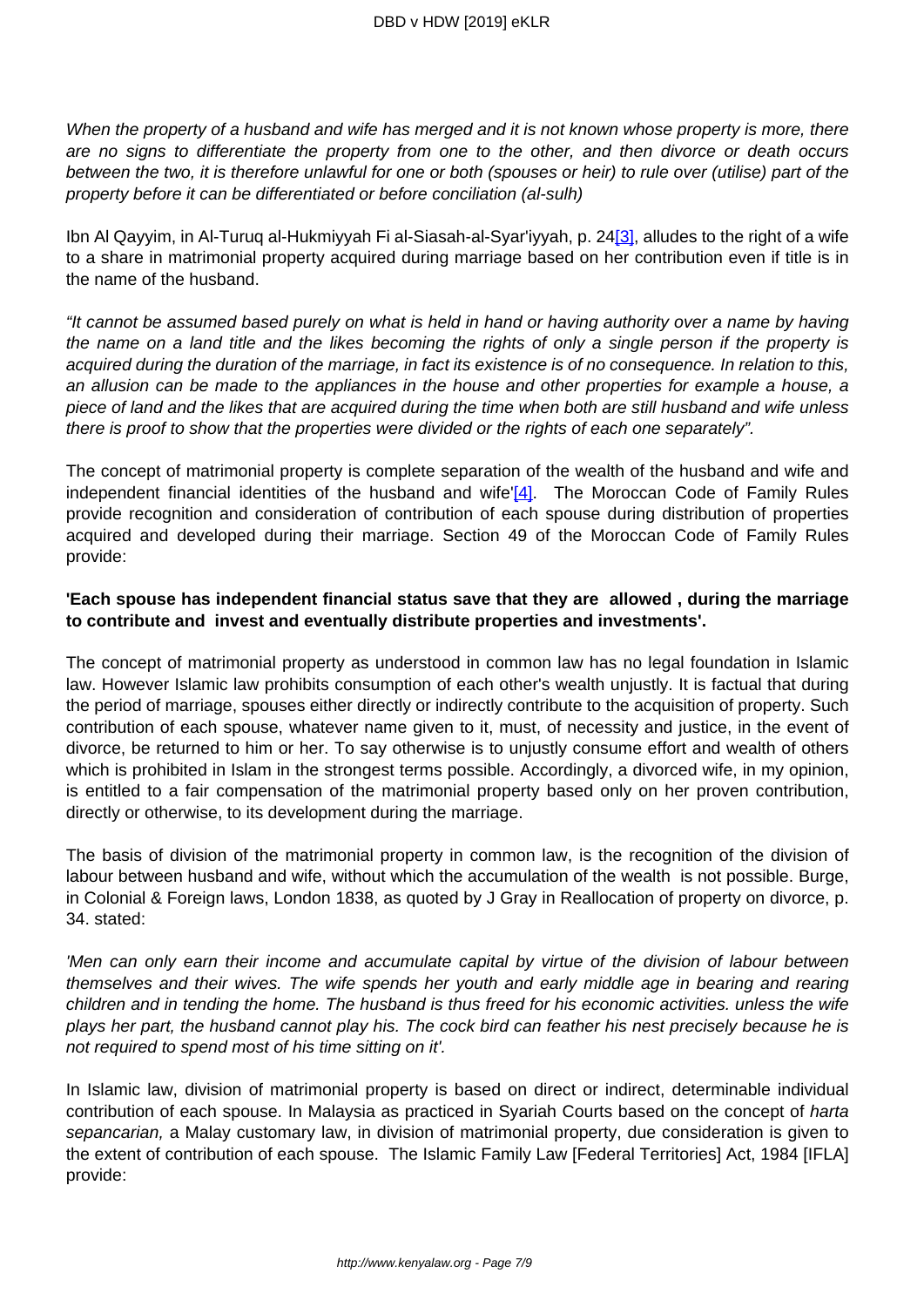**76(1) The court shall have power, when granting a decree of divorce or judicial division to order the division between the parties of any asset acquired by them during the marriage by their joint efforts or the sale of any such assets and division between the parties in any proceeds of sale.** 

**(2) In exercising the power provided by subsection (1) of this section, the Court**

**have regard to:** 

**(a) The extent of the contributions made by each party in terms of money,**

**property or work towards the assets; ....**

**(4) and subject to those considerations the court may divide the assets or proceeds of sale in such proportions as the court think reasonable but in any case the party whose effort the assets were acquired shall receive greater proportion.** 

In the instant case therefore the plaintiff having made minimal contribution in construction of the matrimonial property in Merti, is entitled to equally a minimal, fair and just compensation commensurate with her contribution. I direct and hereby order that she be paid KES 60,000.00 as her share of contribution thereof.

This being a family matter, I make no orders as to costs.

Orders accordingly.

**Dated, signed and delivered in open court in ISIOLO on 12th February 2019.**

#### **HON. ABDULHALIM H ATHMAN**

#### **PRINCIPAL KADHI**

#### **ISIOLO LAW COURTS**

In the presence of

Mr. Denge Boru court assistant

**Plaintiff** 

Defendant

[1]Assembly of Islamic Jurisprudence, Organisation of Islamic co-operation.

[2] Qur'an:4:32